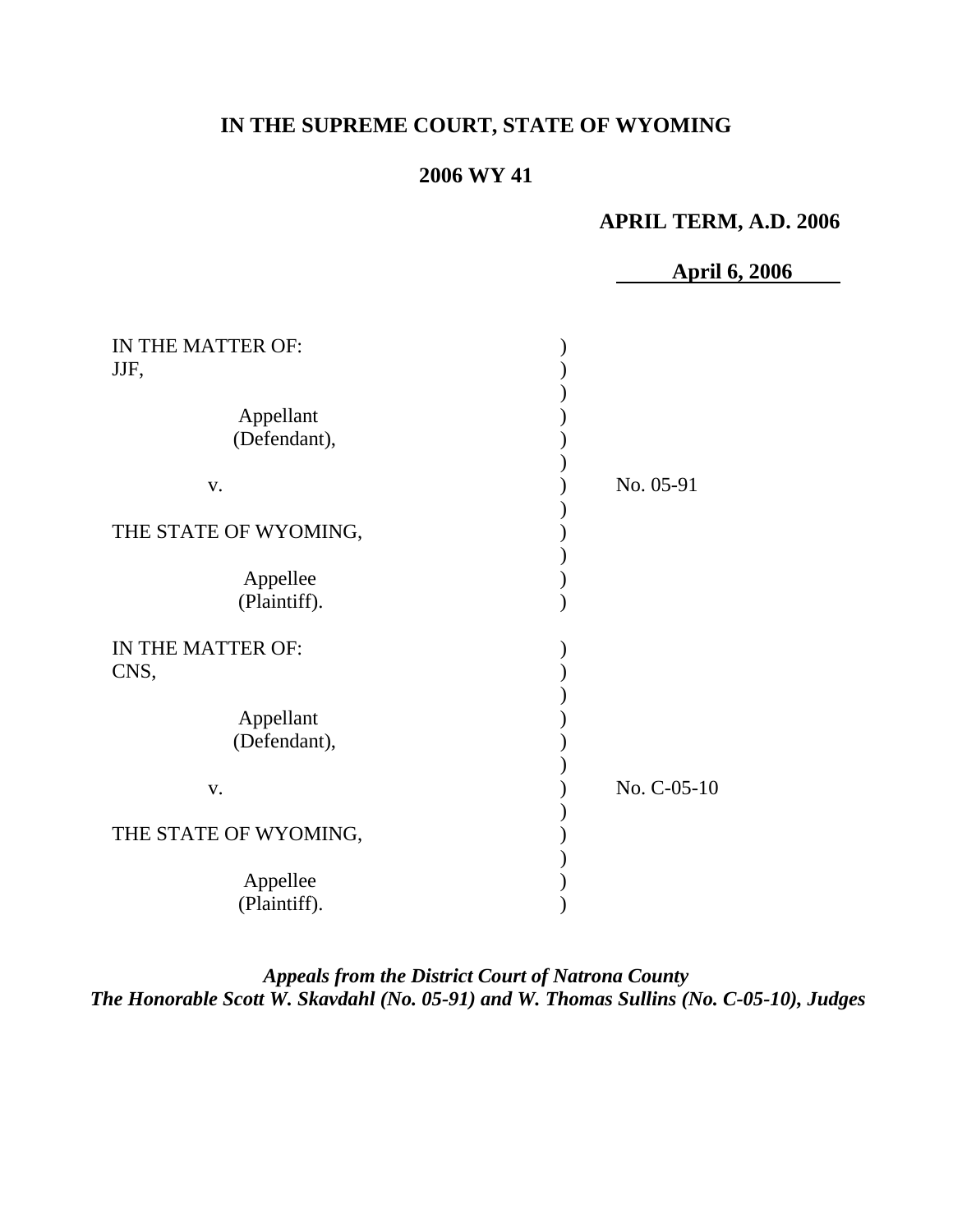#### *Representing Appellants:*

*Tom Sedar and Kimberly A. Corey of Law Office of Tom Sedar, P.C., Casper, Wyoming. Argument by Mr. Sedar.* 

#### *Representing Appellees:*

*Patrick J. Crank, Attorney General; Paul S. Rehurek, Deputy Attorney General; D. Michael Pauling, Senior Assistant Attorney General; and H. Michael Bennett, Assistant Attorney General. Argument by Mr. Bennett.* 

*Before HILL, C.J., and GOLDEN, KITE, VOIGT, and BURKE, JJ.* 

**NOTICE: This opinion is subject to formal revision before publication in Pacific Reporter Third. Readers are requested to notify the Clerk of the Supreme Court, Supreme Court Building, Cheyenne, Wyoming 82002, of any typographical or other formal errors so that correction may be made before final publication in the permanent volume.**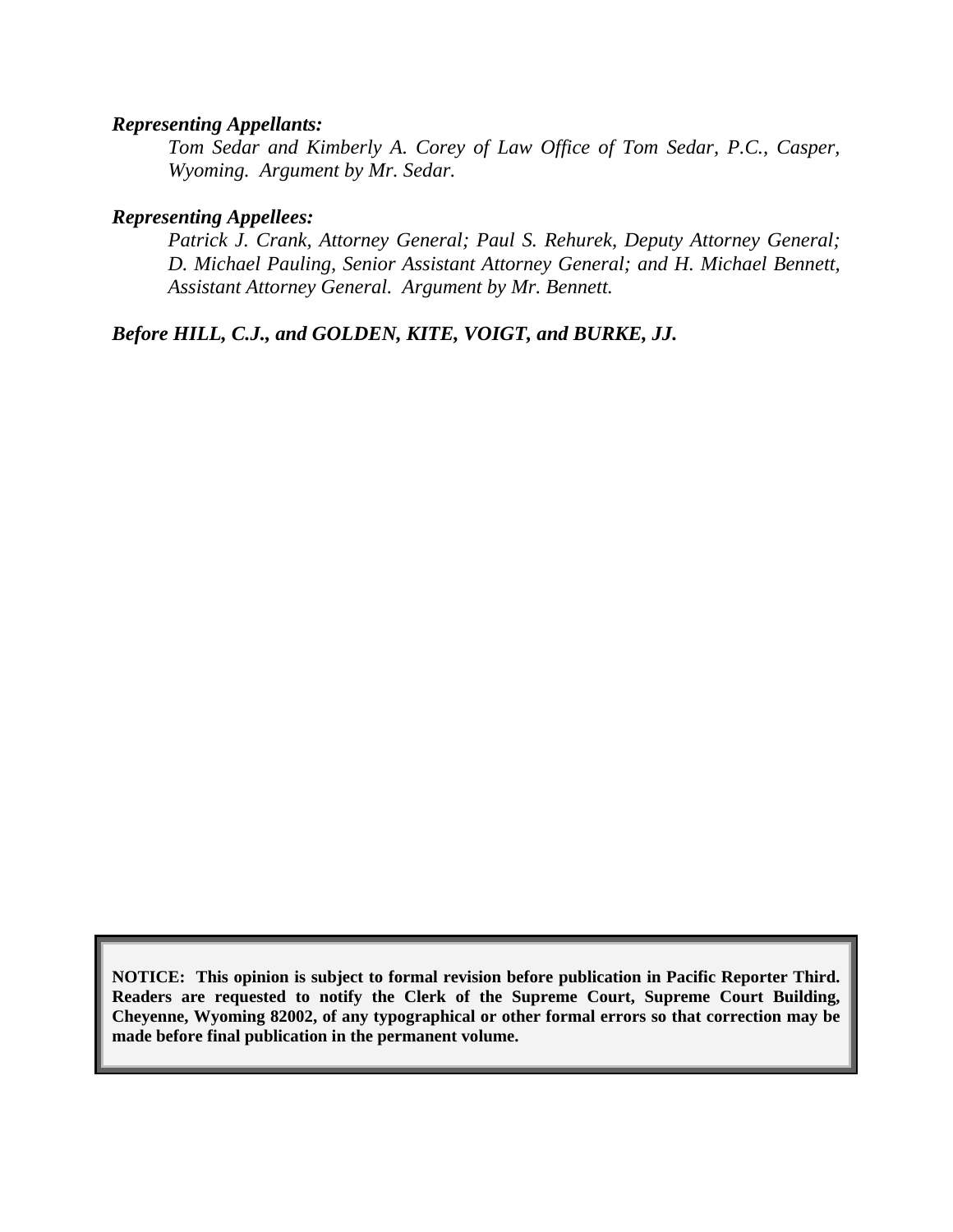#### **VOIGT**, **Justice**.

[¶1] In consolidated cases, two registered sex offenders challenge the constitutionality of a statute requiring the State to prove their risk of reoffense by a preponderance of the evidence, arguing instead that the State's evidence must be clear and convincing. One appellant also challenges the sufficiency of the evidence.

 $[$ ¶2] We affirm.<sup>[1](#page-2-0)</sup>

#### **ISSUES**

[¶3] 1. Whether the due process clauses of the Fifth and Fourteenth Amendments of the United States Constitution and Article 1, §§ 2, 6, and 7 of the Wyoming Constitution require the standard of proof at a risk-of-reoffense hearing to be clear and convincing evidence?

 2. Whether there was sufficient evidence in No. C-05-10 for the district court to determine that CNS posed a moderate threat of reoffense?

### **FACTS**

[¶4] In 1989, JJF pled guilty to aggravated assault, kidnapping, and first-degree sexual assault. In 2005, the Natrona County District Court heard the State's application for a risk-of-reoffense assessment, and designated JJF's risk of reoffense as being moderate. In doing so, the court applied the burden of proof standard of a preponderance of the evidence.

[¶5] In 1998, the second appellant, CNS, was convicted in Nevada of statutory sexual seduction, for having sexual intercourse with a person under the age of sixteen years. His five-year probationary sentence was subsequently revoked for a drug offense, and he served out the balance of his sentence in prison. In 2004, the Natrona County District Court was asked by the State to determine CNS's risk of reoffense. After a hearing, but without stating the standard of proof being applied, the court found that CNS posed a moderate risk of reoffense.

<span id="page-2-0"></span><sup>&</sup>lt;sup>1</sup> These cases were treated as confidential in this Court because the statutes provide for different levels of notice to the public for different risk assessments. Affirmance of the district court negates the reason for confidentiality, and such need not be preserved hereafter, except as may be required by Wyo. Stat. Ann. § 7-19-303 (LexisNexis 2005).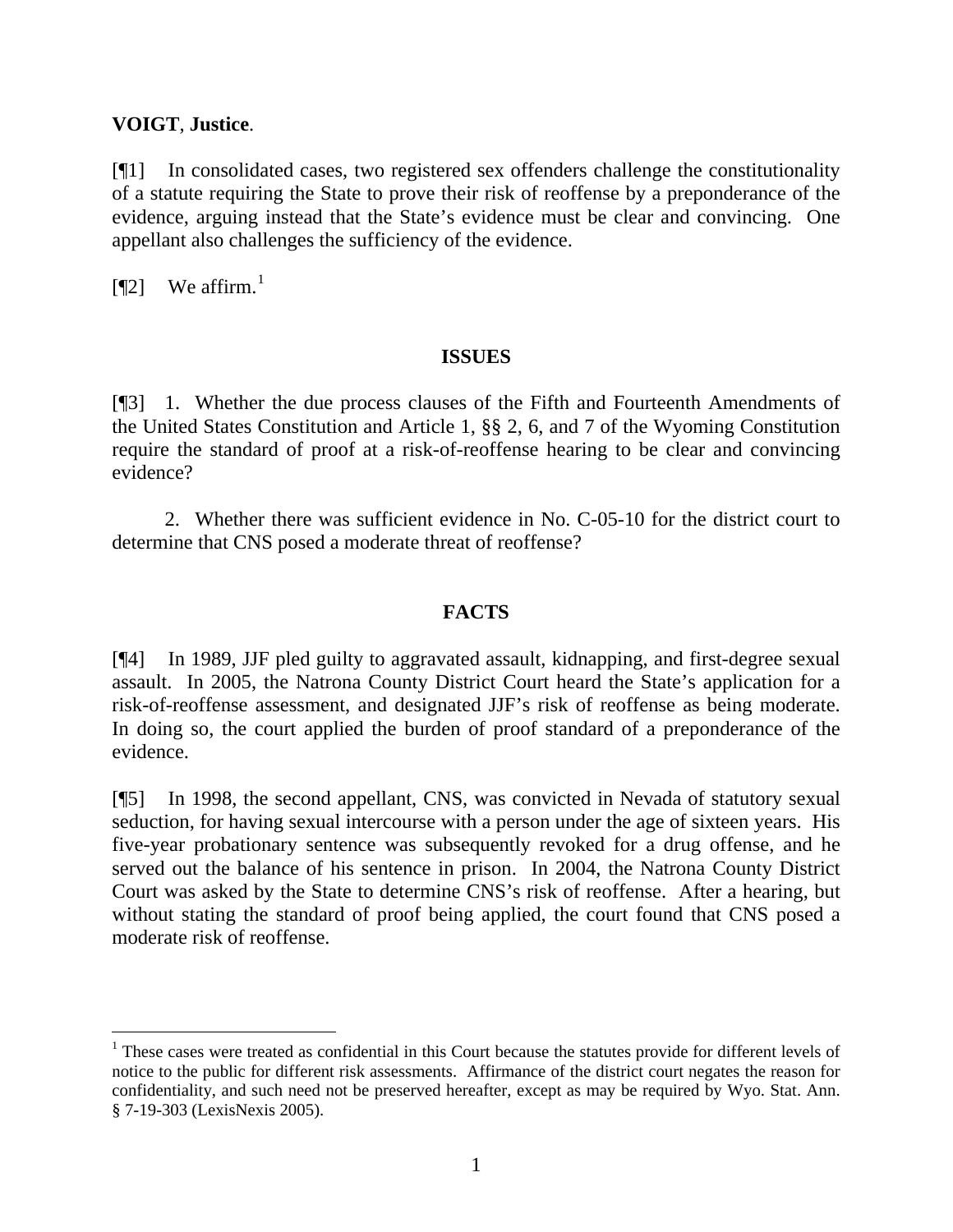#### **STATUTES**

[¶6] The Wyoming Sex Offender Registration Act is found at Wyo. Stat. Ann. § 7-19- 301 *et seq.* (LexisNexis 2005). In addition to its registration feature, the Act provides for a risk-of-reoffense hearing process. At the time of the hearings in these consolidated cases, that part of the Act read as follows:

> (c) The division shall provide notification of registration under this act, including all registration information, to the district attorney of the county where the registered offender is residing at the time of registration or to which the offender moves. Upon receipt of notification, the district attorney shall file an application for hearing under this subsection if the offender is an aggravated sex offender or a recidivist. For other offenders registered under this act, the district attorney shall file an application for hearing under this section if, based upon a review of the risk of reoffense factors specified in W.S. 7-19-303(d), it appears that public protection requires notification be provided to persons in addition to those authorized to receive criminal history record information under W.S. 7-19-106. Upon application of the district attorney, and following notice to the offender and an in-camera hearing, the district court shall, based upon its finding as to the risk of reoffense by the offender, authorize the county sheriff, police chief or their designee to release information regarding an offender who has been convicted of an offense that requires registration under this act, as follows:

> > (i) If the risk of reoffense is low, notification shall be in accordance with the requirements of W.S. 7-19-106 to persons authorized to receive criminal history record information under W.S. 7-19-106;

> > (ii) If the risk of reoffense is moderate, notification shall be provided to residential neighbors within at least seven hundred fifty (750) feet of the offender's residence, organizations in the community, including schools, religious and youth organizations, as well as to the persons authorized under paragraph (i) of this subsection, through means specified in the court's order;

> > (iii) If the risk of reoffense is high, notification shall be provided to the public through a public registry and through any additional means specified in the court's order, as well as to the persons and entities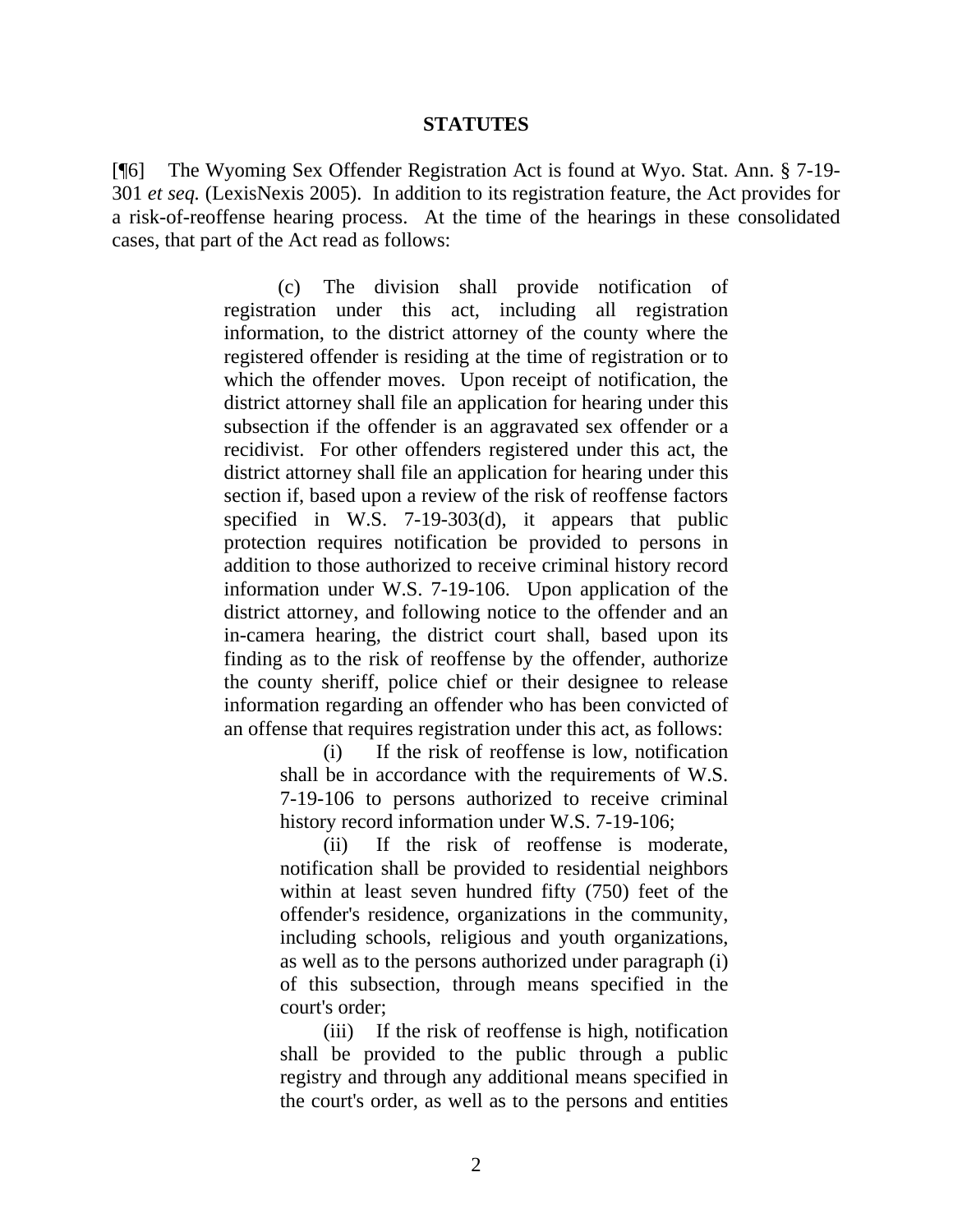required by paragraphs (i) and (ii) of this subsection. The division shall make the public registry available to the public through electronic internet technology and shall include:

> (A) The offender's name, including any aliases;

> > (B) Physical address;

(C) Date and place of birth;

(D) Date and place of conviction;

(E) Crime for which convicted;

(F) Photograph;

(G) Physical characteristics including race, sex, height, weight, eye and hair color.

(d) In determining an offender's risk of reoffense under subsection (c) of this section, the court shall consider:

> (i) Conditions of release that minimize risk of reoffense, including whether the offender is under supervision of probation or parole, receiving counseling, therapy or treatment, or residing in a home situation that provides guidance and supervision;

> (ii) Physical conditions that minimize the risk of reoffense, including advanced age or debilitating illness;

> (iii) Criminal history factors indicative of high risk of reoffense, including:

> > (A) Whether the offender's conduct was found to be characterized by repetitive and compulsive behavior;

> > (B) Whether the offender served the maximum term under the court order;

> > (C) Whether the offender committed the sexual offense against a child;

> > (D) Whether psychological or psychiatric profiles indicate a risk of recidivism;

(E) The offender's response to treatment;

(F) Recent behavior, including behavior while confined or while under supervision in the community as well as behavior in the community following service of sentence;

(G) Recent threats against persons or expressions of intent to commit additional crimes; and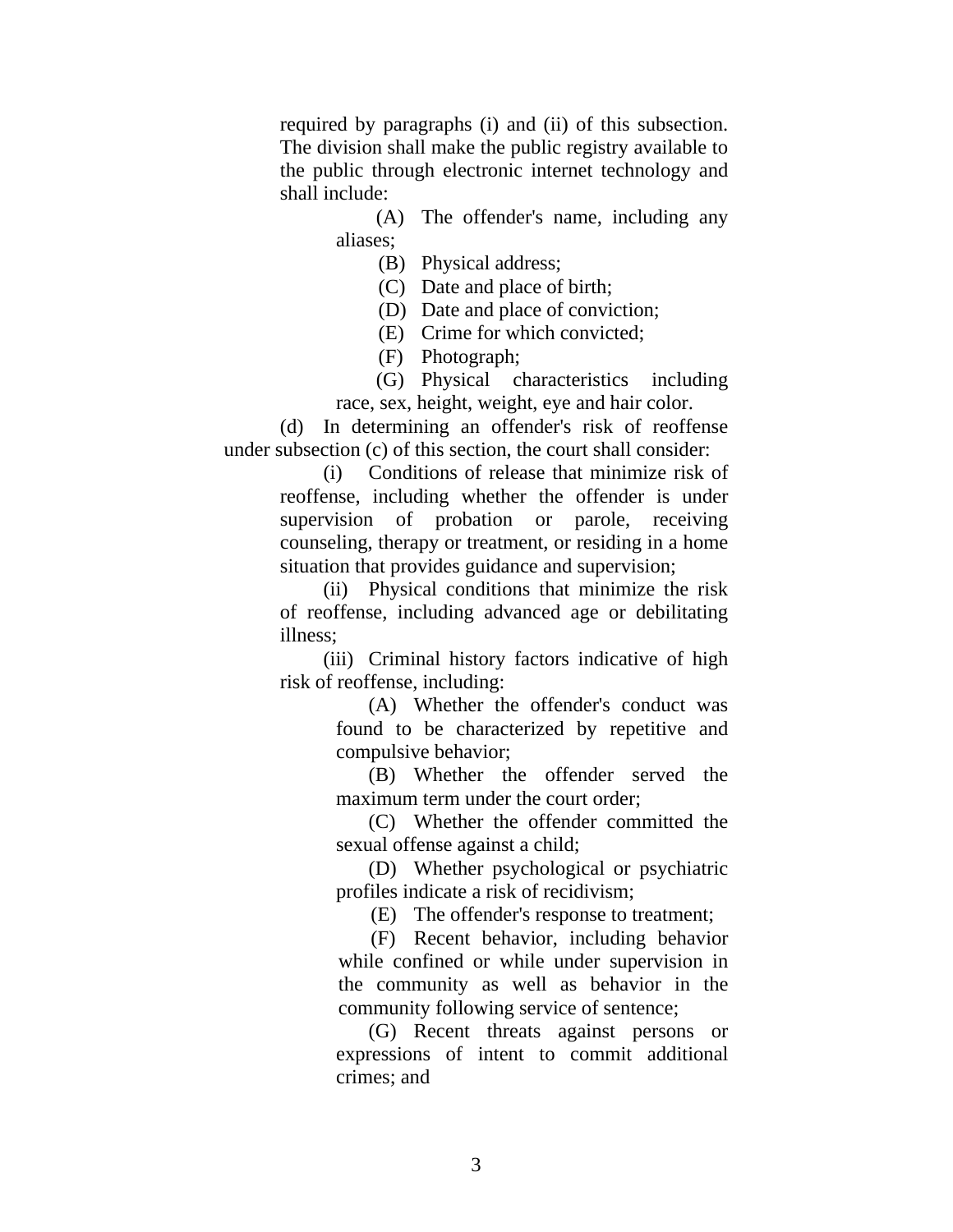(H) Other criminal history factors, including:

> (I) The relationship between the offender and the victim;

> (II) Whether the offense involved the use of a weapon, violence or infliction of serious bodily harm;

> (III) The number, date and nature of prior offenses.

Wyo. Stat. Ann. § 7-19-303 (LexisNexis 2003). This section was amended in 2005 to specify that, in assessing the statutory factors, the court is to apply a preponderance of the evidence standard. *See* Wyo. Stat. Ann. § 7-19-303(c) (LexisNexis 2005). That does not change the issue before this Court, but makes more pointed the outcome.

### **DISCUSSION**

### *Constitutionality*

[¶7] We have previously determined that the registration aspect of the Act does not violate due process. *Snyder v. State,* 912 P.2d 1127, 1132 (Wyo. 1996). In *Avery v. State,* 2002 WY 87, ¶¶ 6-8, 47 P.3d 973, 976 (Wyo. 2002), we recognized the specific issue now before us, but did not address it because it was not adequately presented. While we will now take on that task in regard to the United States Constitution, we will not proceed with a separate state constitutional analysis, inasmuch as the appellants, while mentioning the state constitution, have not done so, either. *See Vassar v. State,*  2004 WY 125, ¶ 14, 99 P.3d 987, 993 (Wyo. 2004).

[¶8] The question that has been presented is not formulated as a question of legislative intent—what burden of proof did the legislature intend to be applied by the district court at risk-of-reoffense hearings? Rather, the question that has been presented is formulated purely in terms of constitutionality—whether due process of law requires the standard of proof to be clear and convincing evidence. That question is a question of law, so it is reviewed *de novo* by this court. *Joyner v. State,* 2002 WY 174, ¶ 7, 58 P.3d 331, 334 (Wyo. 2002); *Boyce v. Freeman,* 2002 WY 20, ¶ 9, 39 P.3d 1062, 1064 (Wyo. 2002).

[¶9] We will first contrast the two standards of proof at issue. "A 'preponderance of the evidence' is defined as 'proof which leads the trier of fact to find that the existence of the contested fact is more probable than its non-existence.'" *Thornberg v. State ex rel. Wyo. Workers' Compensation Div.,* 913 P.2d 863, 866 (Wyo. 1996), *as modified on denial of reh'g* (April 29, 1996) (quoting *Scherling v. Kilgore,* 599 P.2d 1352, 1359 (Wyo. 1979)). "Clear and convincing evidence," on the other hand, is defined as "'that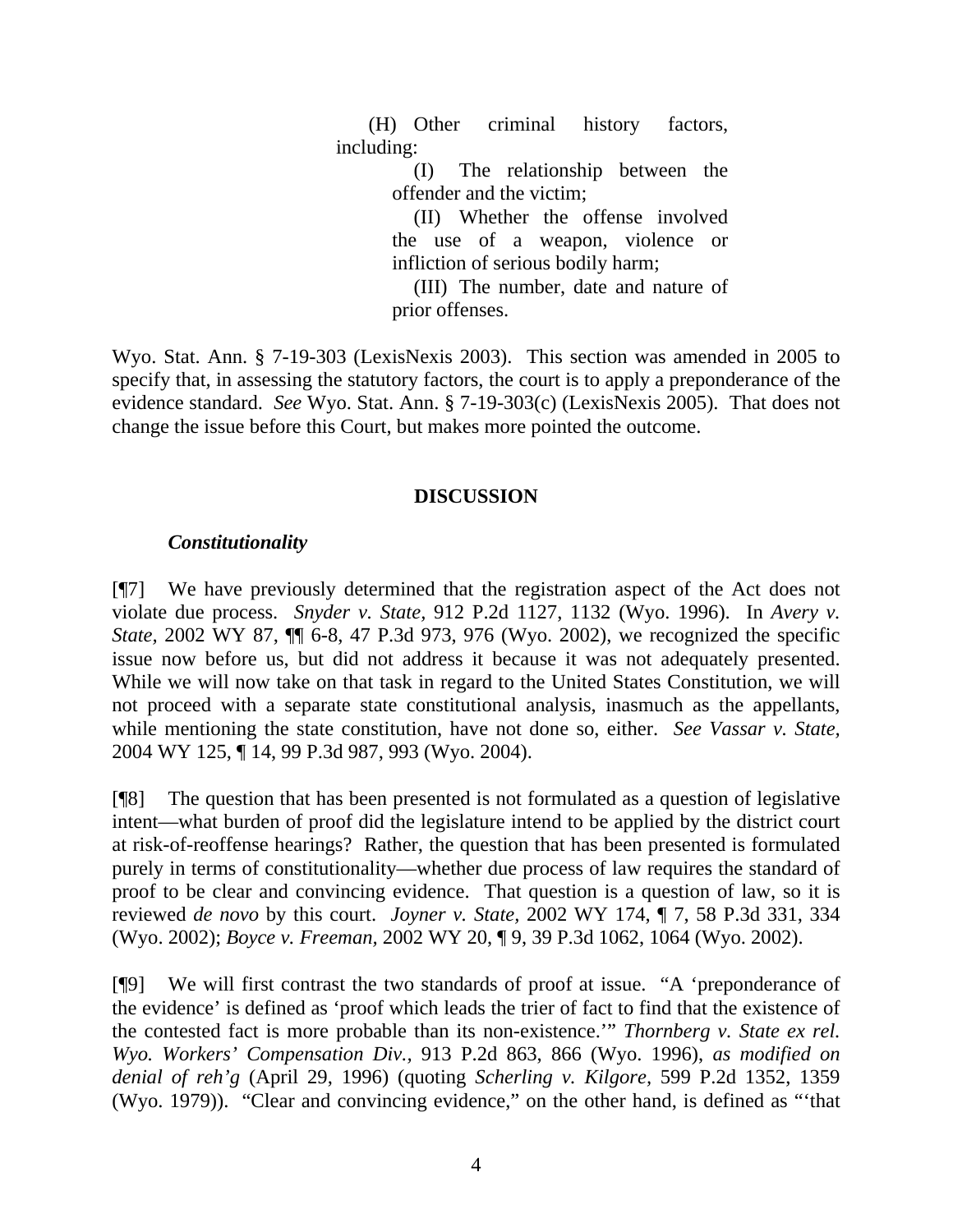kind of proof which would persuade a trier of fact that the truth of the contention is highly probable.'" *TF v. Dep't of Family Serv.,* 2005 WY 118, ¶ 11, 120 P.3d 992, 999 (Wyo. 2005) (quoting *Hutchins v. Payless Auto Sales, Inc.,* 2002 WY 8, ¶ 19, 38 P.3d 1057, 1063 (Wyo. 2002).

[¶10] Succinctly stated, the contention of the appellants is that clear and convincing evidence is required in determining the risk of reoffense because the appellants' interests, and the risk of erroneous deprivation of those interests, outweigh any government interest. That formulation of the issue is based upon the four-part balancing test identified in *Mathews v. Eldridge,* 424 U.S. 319, 334-35, 96 S.Ct. 893, 902-03, 47 L.Ed.2d 18 (1976): (1) the private interest affected by the official action; (2) the risk of the erroneous deprivation of such interest through the procedures used; (3) the probable value of any alternative procedures; and (4) the government's interest.

[¶11] The appellants identify their affected interests as being privacy and liberty. Quoting *Doe v. AG,* 686 N.E.2d 1007, 1016 (Mass. 1997) (Fried, J., concurring), they argue that the requirement to register is a "continuing, intrusive, and humiliating regulation" of the individual. Further, they contend that public notification of sex offender status "puts the registrant's livelihood, domestic tranquility, and personal relationships with all around him in grave jeopardy." *E.B. v. Verniero,* 119 F.3d 1077, 1107 (3d Cir. 1997), *cert. denied*, 522 U.S. 1109, 1110 (1998). *See also Espindola v. State,* 855 So.2d 1281, 1288 n. 19 (Fla. Dist. Ct. App. 3d Dist. 2003) (ability to seek employment and housing), *rev'd sub nom. Milks v. State*, 894 So.2d 924 (Fla. 2005), *cert. denied*, 126, S.Ct. 368 (2005).

[¶12] The appellants compare risk of reoffense hearings to those situations where due process has been found to require clear and convincing evidence because the "loss threatened by [the] particular type of proceeding is sufficiently grave to warrant a more than average certainty on the part of the factfinder . . . ." *Santosky v. Kramer,* 455 U.S. 745, 758, 102 S.Ct. 1388, 1397, 71 L.Ed.2d 599 (1982) (termination of parental rights). *See also Addington v. Texas,* 441 U.S. 418, 425, 99 S.Ct. 1804, 1809, 60 L.Ed.2d 323 (1979) (civil commitment); *Woodby v. Immigration & Naturalization Service,* 385 U.S. 276, 285-86, 87 S.Ct. 483, 487-88, 17 L.Ed.2d 362 (1966) (deportation); *Chaunt v. United States,* 364 U.S. 350, 353, 81 S.Ct. 147, 149, 5 L.Ed.2d 120 (1960) (denaturalization); *TOC v. TND,* 2002 WY 76, ¶ 11, 46 P.3d 863, 868 (Wyo. 2002) (adoption without consent); *Painter v. Abels,* 998 P.2d 931, 941 (Wyo. 2000) (right to earn a living); and *In re Matter of GP,* 679 P.2d 976, 1005 (Wyo. 1984) (termination of parental rights).

[¶13] In particular, the appellants point to *Commonwealth v. Maldonado,* 838 A.2d 710 (Pa. 2003), which involved a hearing under that state's sexual offender registration statute. After stating that the fundamental requirement of due process is the opportunity to be heard in a meaningful manner, the *Maldonado* court declared that the phrase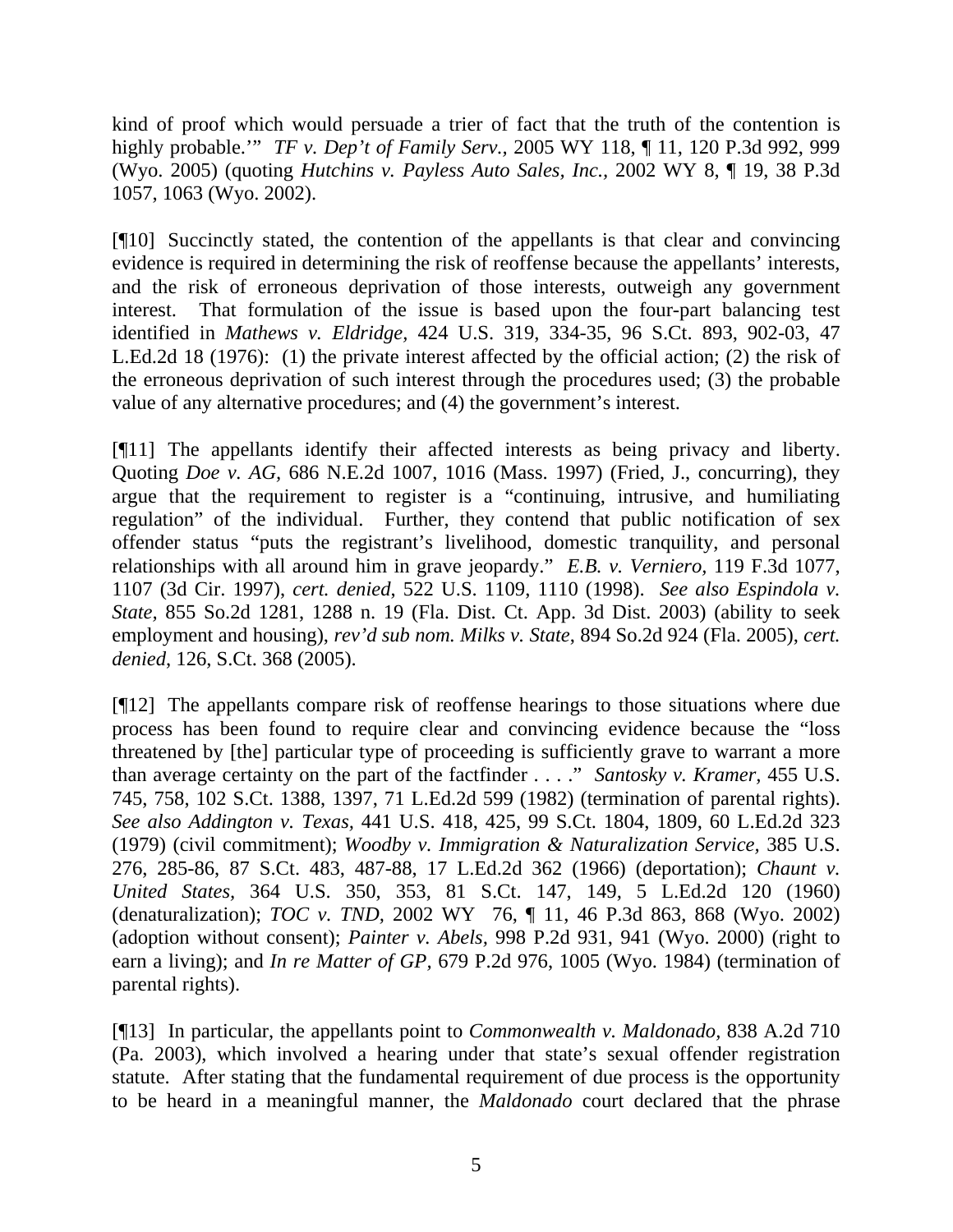"meaningful manner" includes the concept of reasonableness, leading to the question of "whether a reasonable manner must subsume a requirement of proof beyond a reasonable doubt as to the issue of the individual's status as a sexually violent predator as defined by statute." *Id.* at 714. In answering that question, the court provided the following analysis of the reasons for differing standards of proof:

> Briefly, the function of a standard of proof is to instruct the factfinder as to the level of confidence that society believes he should have in the correctness of his conclusion; furthermore, different standards of proof reflect differences in how society believes the risk of error should be distributed as between the litigants. Thus, the most stringent standard beyond a reasonable doubt—is applicable in criminal trials due to the gravity of the private interests affected; these interests lead to a societal judgment that, given the severe loss that occurs when an individual is erroneously convicted of a crime, the public should bear virtually the entire risk of error. The preponderance-of-the-evidence standard, by contrast, reflects a belief that the two sides should share the risk equally; for this reason, it is applicable in a civil dispute over money damages, where the parties may share an intense interest in the outcome, but the public's interest in the result is "minimal." *Addington,* 441 U.S. at 423, 99 S.Ct. at 1808; [*Commonwealth v.*] *Williams,* 557 Pa. [285], at 306, 733 A.2d [593,] at  $604$  [ $(1999)$ ]. The "clear and convincing" standard falls between those two end-points of the spectrum . . . .

*Id.* at 715.

[¶14] Before we review the holding in *Maldonado*, we need to clarify the issue facing the Pennsylvania court. The question was not whether the clear and convincing standard was the minimally acceptable constitutional test in these cases—meaning that the preponderance of the evidence standard is constitutionally unacceptable. Rather, the question was whether due process requires proof beyond a reasonable doubt in sexual offender registration and classification systems. That issue was engendered by the legislature specifying that the standard of proof was clear and convincing evidence. Despite that difference in facts, *Maldonado* is instructive. First, the court concluded that the restrictions imposed by the statute are more substantial than the loss of money typifying a common civil action. Second, these substantial restrictions, coupled with the public interest in protecting citizens from sexual crimes, mean that society has a significant interest in the accuracy of the classification process. Third, requiring proof beyond a reasonable doubt would be too burdensome on the State because of the nature of psychological evidence. And fourth, these laws are regulatory, rather than punitive,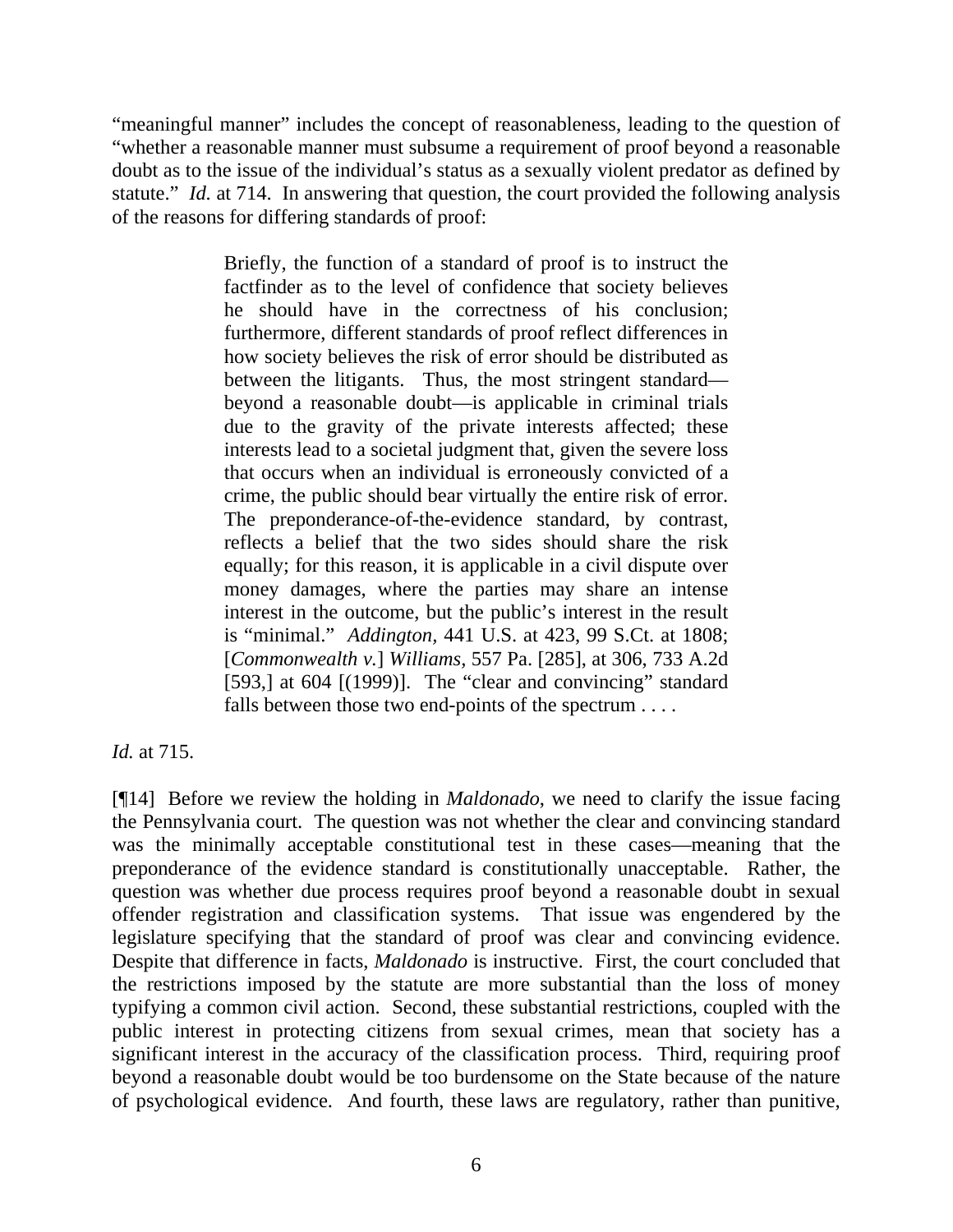and the reasonable doubt standard should not be exported beyond the criminal law. *Id.* at 715-18. The court summarized its conclusions as follows:

> In summary, then, although an individual adjudicated as a sexually violent predator may suffer a substantial imposition upon his liberty interests, the harm to the public of erroneous exclusion of a sexually violent predator, combined with the difficulty of satisfying the reasonable-doubt standard in the context of resolving the types of medical and psychiatric issues involved, satisfy us that the intermediate evidentiary standard chosen by the Legislature is consistent with due process guarantees. This conclusion, moreover, is in accord with the reported decisions of other jurisdictions. *See, e.g., Verniero,* 119 F.3d at 1111; *Doe v. Pataki,* 3 F.Supp.2d 456, 472 (S.D.N.Y. 1998); *In re Avery,* 47 P.3d 973, 976 (Wyo. 2002); *cf. Doe v. Sex Offender Registry Bd.,* [428 Mass. 90,] 697 N.E.2d [512,] at 520 [(1998)] (finding that the preponderance-of-the-evidence standard satisfies due process as long as it is combined with a requirement that the fact finder "make detailed findings to demonstrate that close attention has been given to the evidence").

*Id.* at 718 (footnote omitted).<sup>[2](#page-8-0)</sup>

[¶15] *Verniero,* one of the cases cited by the Pennsylvania court, is also the case referenced by this Court in *Avery* in noting that some jurisdictions have found the clear and convincing evidence standard constitutionally mandated in sexual offender classifications. *Avery,* 2002 WY 87, ¶ 7, 47 P.3d at 976. After assessing the relative interests of the State and the registrant, the *Verniero* court concluded as follows:

> We must, therefore, ask whether the preponderance of evidence standard, which "allocates the risk of error nearly equally" between an erroneous overestimation or underestimation of a registrant's future dangerousness, "reflect[s] properly the [ ] relative severity" of these erroneous outcomes. [*Santosky,* 455 U.S.] at 766, 102 S.Ct. at 1401. *Addington* supplies the answer. Because "the possible injury to the individual [registrant] is significantly

<span id="page-8-0"></span> $2^2$  The reference to *Avery* is questionable. As noted earlier herein, the present issue was not directly raised in *Avery*, but the State alluded to preponderance of the evidence being the correct standard. In noting the issue, we simply commented that there was authority to the contrary. *Avery,* 2002 WY 87, ¶ 7, 47 P.3d at 976.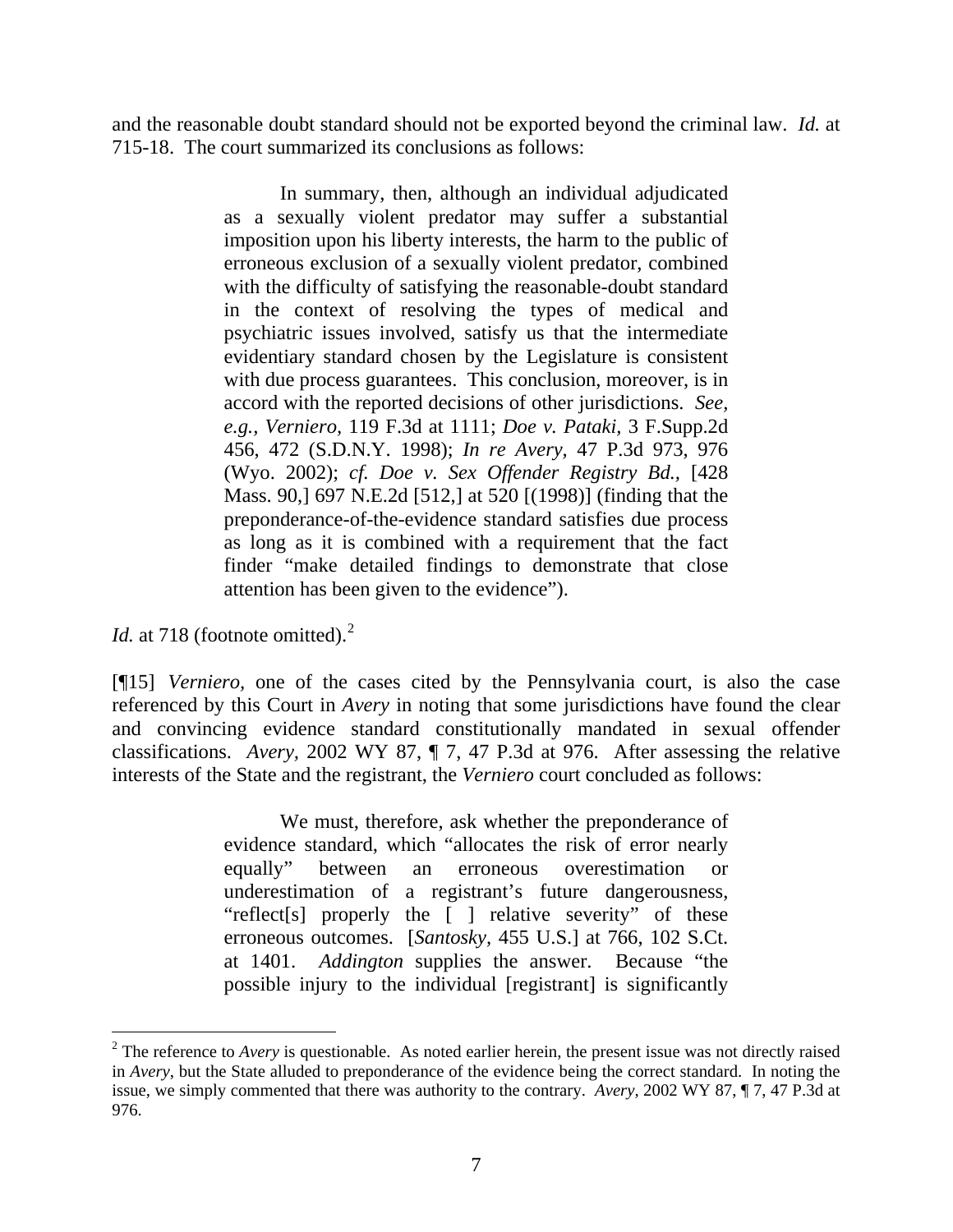greater than any possible harm to the state," the registrant, consistent with due process, cannot "be asked to share equally with society the risk of error." 441 U.S. at 427, 99 S.Ct. at 1809. It necessarily follows that the Due Process Clause requires that the state prove its case by clear and convincing evidence . . . .

*Verniero,* 119 F.3d at 1111.

[¶16] In *Doe v. Pataki,* 3 F. Supp. 2d 456, 469-72 (S.D.N.Y. 1998), the court admittedly had difficulty balancing the factors under the *Mathews v. Eldridge* test because both the private interests and the government interests are significant, because the nature of the proof makes it highly susceptible to error, and because registration and classification affect every aspect of the offender's life. The court concluded that these proceedings being somewhat less than full-blown criminal proceedings, and somewhat more than mere civil proceedings, the intermediate standard of proof—clear and convincing evidence—was required. *Id.* 

[¶17] *Doe v. Pataki* should be contrasted with *Doe v. Sex Offender Registry Bd.,* 697 N.E.2d 512 (Mass. 1998), which case also was cited by the *Maldonado* court as requiring a heightened standard of proof in these cases. Unlike the New York court, the Massachusetts court downplayed the private interests of the registrant, found any risk of misclassification minimized by the fact that both parties would produce evidence at an evidentiary hearing, and found that a heightened standard would be inconsistent with promoting the State's interest in protecting the public. The court concluded, therefore, that:

> The offenders in these cases do not face a potential loss of liberty, nor is the stigma of being required to register as a sex offender and of having information regarding sex offenses disseminated to the public, sufficient to require a higher standard of proof than that generally required in civil proceedings. However, the fact finder must make particularized, specific, and detailed findings, guided by the factors set forth in [the statute], to demonstrate that close attention has been given to the evidence as to each offender and that the classification for each is appropriate.

*Doe,* 697 N.E.2d at 519.

[¶18] The State counters these arguments by contending that due process requires the clear and convincing evidence standard of proof only in proceedings resulting in such a significant deprivation of liberty or social stigma that it must be said to amount to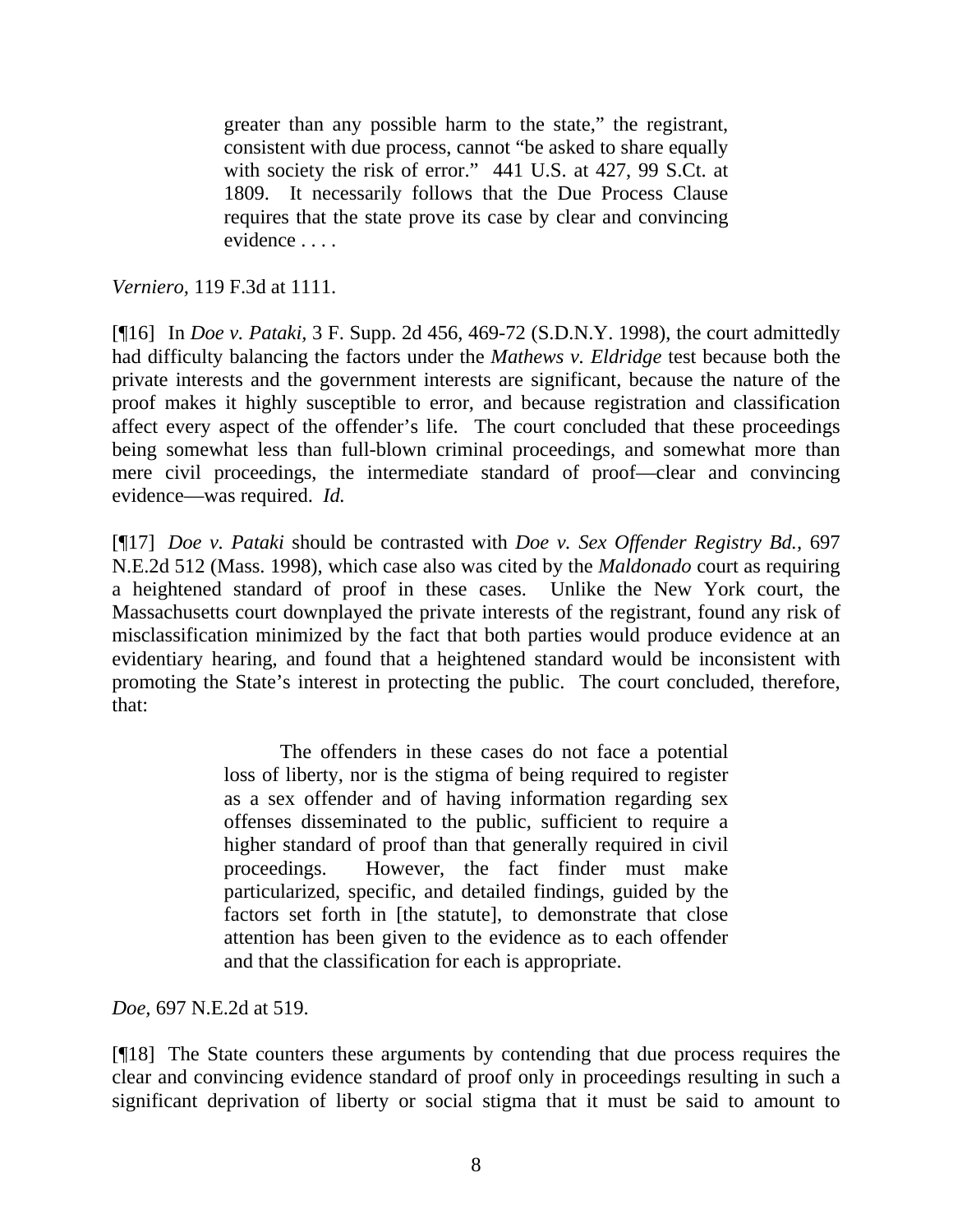additional punishment for a criminal conviction. Interestingly enough, the State relies upon many of the same cases cited by the appellants, including *Santosky, Addington, Woodby,* and *Chaunt.* It is the State's position that classification of sexual offenders simply does not rise to the level of intrusion seen in these cases, such intrusion having been characterized as "'condemned to suffer grievous loss.'" *Santosky,* 455 U.S. at 758, 102 S.Ct. at, 1397 (quoting *Goldberg v. Kelly,* 397 U.S. 254, 263, 90 S.Ct. 1011, 1018, 25 L.Ed.2d 287 (1970)).

[¶19] In *Smith v. Doe,* 538 U.S. 84, 123 S.Ct. 1140, 155 L.Ed.2d 164 (2003), *cert. denied,* 543 U.S. 817 (2004), the United States Supreme Court upheld the constitutionality of the Alaska Sex Offender Registration Act against an *ex post facto*  challenge. In doing so, the Court determined that the Act established a legitimate, nonpunitive regulatory scheme that rationally advanced its public safety purpose. *Id.* at 102- 03, 123 S.Ct. at 1152. The Court observed that public access to the registry was necessary to fulfill its function, and that the purpose of such access was not to punish the offender. Further, the Court found that the embarrassment that may result from public access is but a collateral consequence of the legitimate regulation. *Id.* at 98-99, 123 S.Ct. at 1150. The Court then rejected as mere conjecture the argument that dissemination of registry information violates the offender's liberty and privacy rights by infringing upon his ability to obtain employment and housing. Finally, the Court concluded that the dissemination of factually accurate information merely provides the public with a more efficient means of taking precautionary steps in dealing with registrants. *Id.* at 100-01, 123 S.Ct. at 1151. *See also Doe v. Moore,* 410 F.3d 1337, 1345 (11th Cir. 2005) (publication of truthful information already available to the public does not infringe upon liberty and privacy interests), *cert. denied,* 126 S.Ct. 624 (2005).

[¶20] The *Smith* court also concluded that Alaska's Act did not have a severe impact upon the personal liberties of registrants. The Court noted that the Act imposed no physical restraint, and left registrants free, for instance, to change jobs and residences. *Smith*, 538 U.S. at 100, 123 S.Ct. at 1151. Unlike probationers and parolees, sexual offender registrants do not have to ask the State's permission to make such changes. *Smith,* 538 U.S. at 101, 123 S.Ct. at 1152.

[¶21] In assessing the privacy and liberty interests of registrants, the United States Supreme Court has stated that mere injury to reputation does not constitute infringement, much less deprivation, of such interests. *Conn. Dep't of Pub. Safety v. Doe,* 538 U.S. 1, 6-7, 123 S.Ct. 1160, 1164, 155 L.Ed.2d 98 (2003). Moreover, a registration requirement based upon mere fact of prior conviction, unlike a classification scheme based upon the finding of an additional fact—future dangerousness—does not even implicate the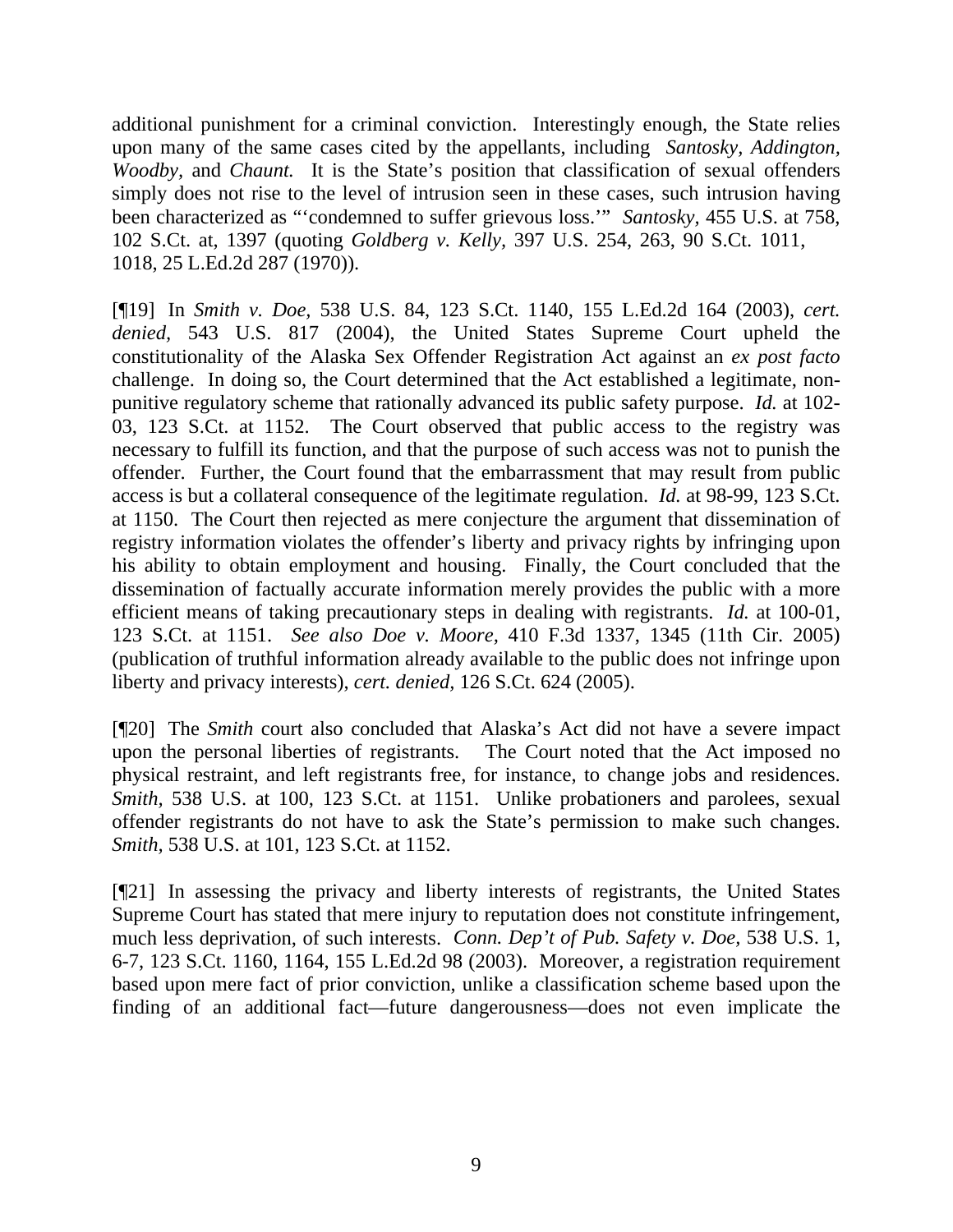procedural due process requirement of an opportunity to be heard; the fact simply is not material under such a statute. *Id.* at 4, 96 S.Ct. at 116[3](#page-11-0).<sup>3</sup>

[¶22] It is difficult to identify a general rule as to the "correct" burden of proof under a sexual offender registration statute, both because statutes differ so much from jurisdiction to jurisdiction, and because the questions raised in the reported cases vary so much one from the other. For instance, where the question was civil commitment of a person found to be a sexually violent predator, rather than mere registration and notification after completion of a criminal sentence, the New Jersey Supreme Court concluded that the State bore the burden of proving the statutory status by clear and convincing evidence. *In re Commitment of W.Z.,* 801 A.2d 205, 218 (N.J. 2002). The *ratio decidendi* of the decision came from *Addington,* cited earlier herein and relied upon by the appellants:

> "[C]ivil commitment for any purpose constitutes a significant deprivation of liberty that requires due process protection." *Addington v. Texas,* 441 U.S. 418, 425, 99 S.Ct. 1804, 1809, 60 L.Ed.2d 323, 330-31 (1979). In an involuntary commitment proceeding an individual's interest in his or her liberty is balanced against well-recognized state interests. A state's legitimate interests and authority in this area arise from two sources: its police power to protect the community at large, and its *parens patriae* power to provide care to its citizens who are unable to care for themselves because of their emotional disorders. *Id.* at 426, 99 S.Ct. 1809; 60 L.Ed.2d at 331; *In re D.C.,* 146 N.J. 31, 47-48, 679 A.2d 634 (1996); *In re S.L.,* 94 N.J. 128, 136, 462 A.2d 1252 (1983). However, because of the significant restraint on the liberty of a committee, the commitment process is bounded by constitutional procedural guarantees and the scope of commitment is limited. *Id.* at 137-38, 462 A.2d 1252.

*Id.* at 214. *See also In re Det. of Petersen,* 42 P.3d 952, 955-58 (Wash. 2002) (State bears burden of proof at sexually violent predator commitment proceeding and annual review hearings).

[¶23] More pertinent to the specific question now before the court—whether the due process clause of the federal constitution requires clear and convincing evidence for the government to classify sexual offenders as to the likelihood of reoffending—are those cases dealing with that limited question. There is not unanimity, and the United States Supreme Court has not answered the question. Relying upon *Verniero,* cited above, the

 $\overline{a}$ 

<span id="page-11-0"></span> $3$  Because the issue was not before it, the Court declined to decide whether such a statutory scheme violates substantive due process.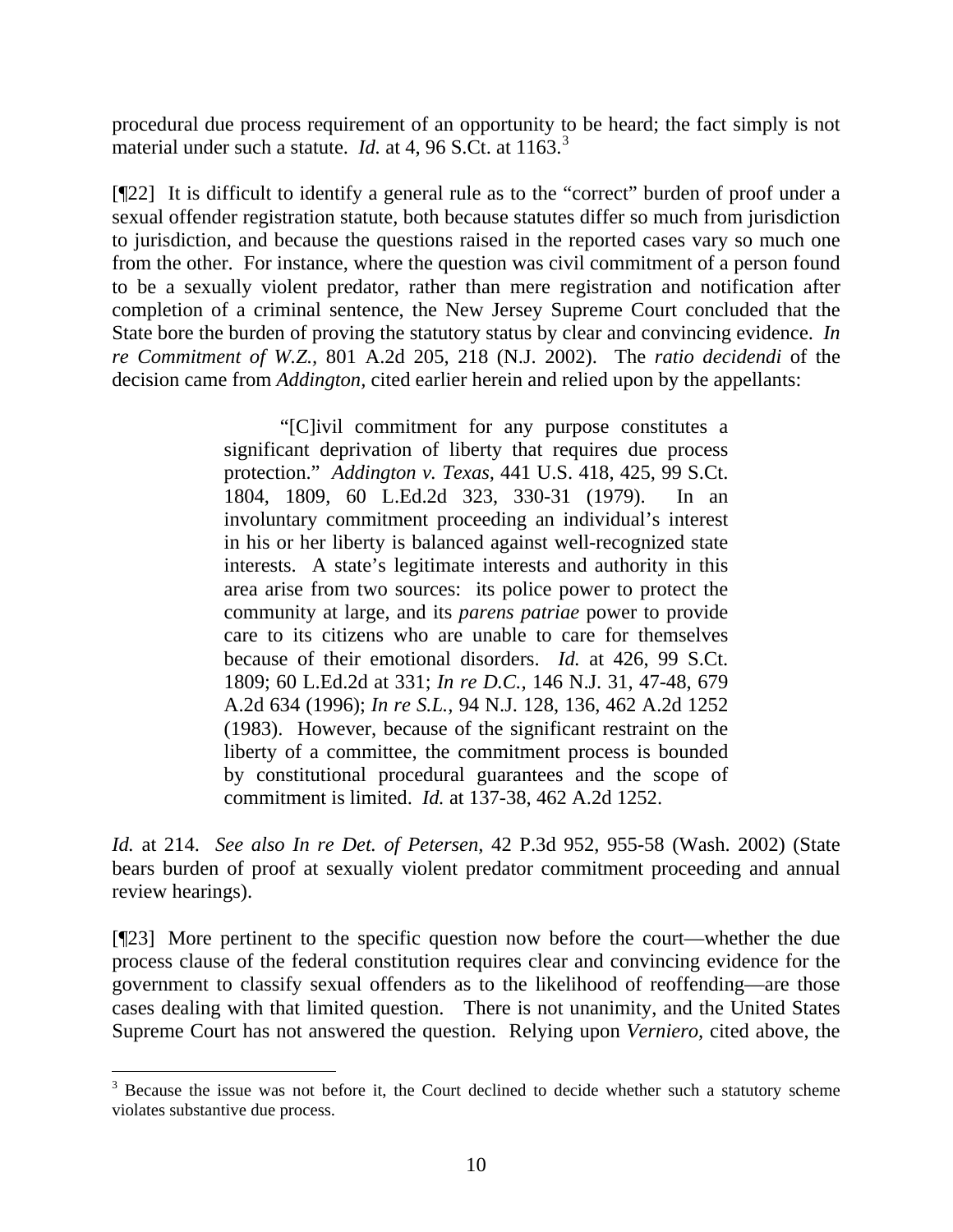New Jersey Supreme Court applied the clear and convincing evidence standard in finding that the State had failed to prove penetration, a statutory factor that had been used in classifying the appellant as a moderate risk. In Ohio, clear and convincing evidence is the statutory standard of proof. *State v. Anderson,* 735 N.E.2d 909, 910 (Ohio Ct. App. 1999); *State v. Ward,* 720 N.E.2d 603, 616 (Ohio Ct. App. 1999). The same is true in Pennsylvania. *See Maldonado,* 838 A.2d at 718.

[¶24] Two 2004 cases exemplify the opposite view; that is, the view that the question of a defendant's risk of reoffense status is subject only to a preponderance of the evidence standard. In *State v. Guidry,* 96 P.3d 242, 254 (Haw. 2004), that state's supreme court concluded a lengthy state and federal due process analysis of the need for a hearing because of the lifetime requirements placed upon registrants by stating simply that "[a]t such a hearing, the State shall have the burden of proving, by a preponderance of the evidence, that the sex offender is required to continue to register . . . ." The court in *In re W.M.,* 851 A.2d 431, 434-455 (D.C. 2004), *cert. denied,* 543 U.S. 1062 (2005) went through a similarly thorough due process analysis, including application of the *Mathews*  balancing test, in finding that the State necessarily had the burden of proving all predicate facts necessary to classify sexual offenders as to the risk of reoffending, and then reached the following conclusion:

> We do not agree that due process requires the government to meet that burden by more than a preponderance of the evidence, however. The Due Process Clause may mandate heightened standards of proof—clear and convincing evidence, or even proof beyond a reasonable doubt—when fundamental rights or liberty interests are at stake and the risk of error should be allocated disproportionately to one side (the state), or perhaps when other special factors are present. *See, e.g., Santosky v. Kramer,* 455 U.S. 745, 761, 102 S.Ct. 1388, 71 L.Ed.2d 599 (1982) (termination of parental rights); *Addington v. Texas,* 441 U.S. 418, 427, 99 S.Ct. 1804, 60 L.Ed.2d 323 (1979) (civil commitment). This is not such a case. Appellants' asserted liberty interests are not fundamental ones, and given the government's compelling interest in protecting the public from sex offenses committed by recidivists, it should not bear a disproportionate share of the risk of error. If "preponderance of the evidence" is the appropriate standard for establishing both substantive and technical violations of probation, as we have held, *see Johnson v. United States,* 763 A.2d 707, 712 (D.C. 2000), it is the appropriate standard here.

*Id.* at 455.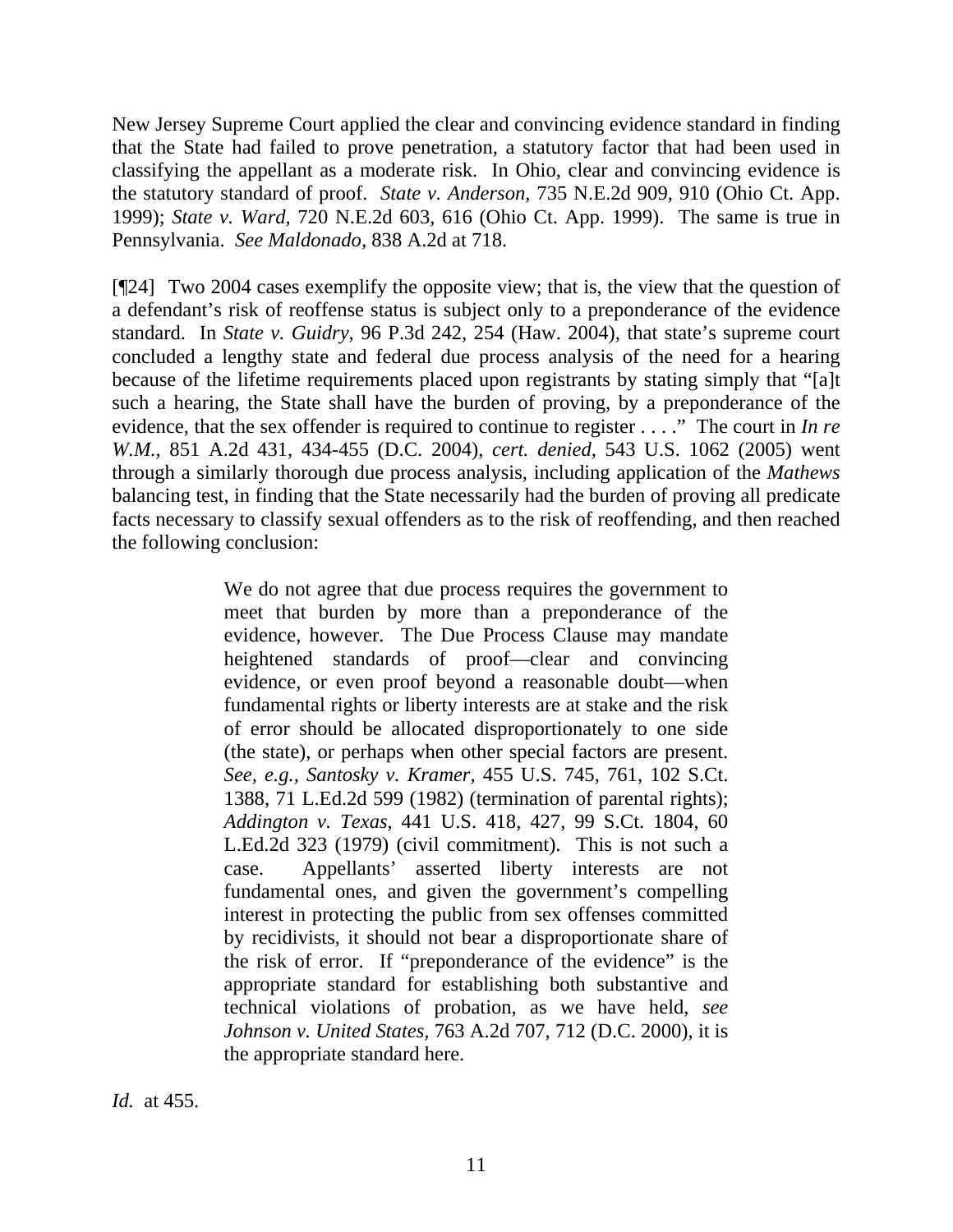[¶25] We agree with these last sentiments. Wyoming's statutes, like others nationwide, are regulatory rather than punitive in purpose. *Snyder,* 912 P.2d at 1131. They exist to protect the public from repeat sexual offenders, who are more likely than other types of offenders to reoffend. *Conn. Dep't of Pub. Safety,* 538 U.S. at 4, 123 S.Ct. at 1163; *McKune v. Lile,* 536 U.S. 24, 32-33, 122 S.Ct. 2017, 2024, 153 L.Ed.2d 47 (2002). It is our perception that the exercise of the police power directly to protect the citizenry in this fashion is a reasonable exercise of fundamental governmental authority. We simply do not believe that the possible injury to a sexual offender from erroneous classification is "'significantly greater than any possible harm to the state.'" *Verniero,* 119 F.3d at 1111 (quoting *Addington,* 441 U.S. at 427, 99 S.Ct. at 1810). The "possible injury" to the registrant is that he will be classified as a higher risk than what he actually is, with the attendant statutory consequences. The "possible harm" to the State is a new sexual assault victim, with the attendant shattered life.

[¶26] This is a balancing process in which we find the government's interest to be very high, and the private interest of the registrant to be not so high—in particular, not so high as the fundamental interest involved in the parent-child relationship, or the fundamental interest in not being civilly committed, or the fundamental interest in not being deported. Clearly, the sexual offender does not stand on equal footing with the unconvicted as far as his right to be left alone by the government is concerned. The nature of his crime has heightened society's interest in protecting itself from him.

[¶27] "Statutes are presumed to be constitutional, with any doubts in that regard resolved in favor of constitutionality, and with the statute's challenger bearing the burden of showing unconstitutionality beyond any reasonable doubt." *Hede v. Gilstrap,* 2005 WY 24,  $\P$  6, 107 P.3d 158, 163 (Wyo. 2005). The due process challenge in the instant case simply does not accomplish that task. As just stated, we are not convinced that the government's interests are outweighed by the sexual offender's interests. In addition, the appellants have failed to make a compelling argument as to the remaining *Mathews*  factors. As to the risk of erroneous classification, for example, the appellants' entire argument in their briefs is as follows:

> Wyo. Stat. Ann. § 7-19-303 is a reflection of other states' Megan Laws. The analysis the district courts are to use when determining the risk of reoffense is also a reflection of other state laws. However, this is not to say that the laws were based upon any scientific probability that the individual will recidivate. The legislature placed in the hands of the courts the role of psychologists, psychiatrists, sociologists, and psychics.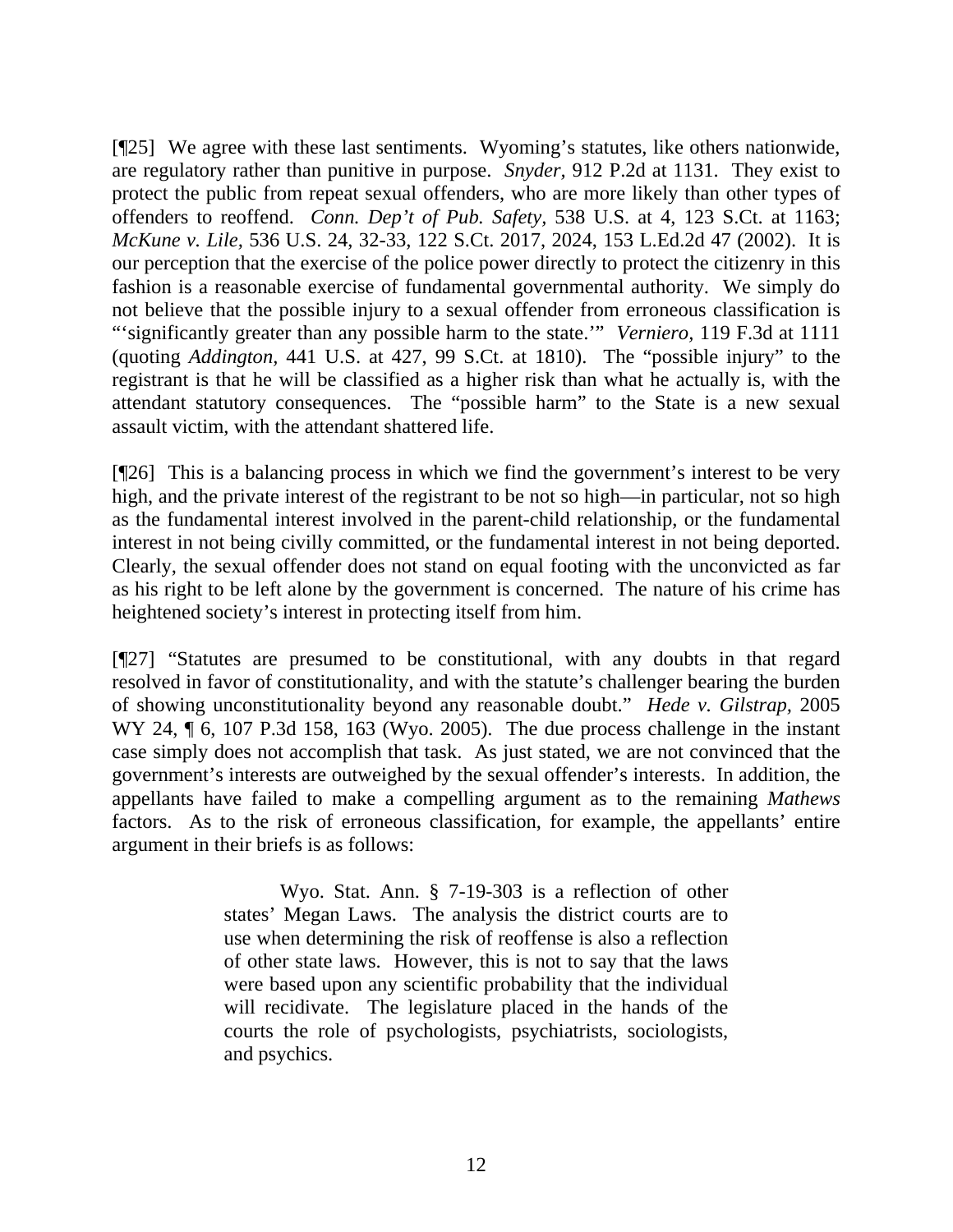This is a statute based upon the speculation that an individual may commit a crime in the future based upon a previous action or actions. This is not to say that an individual will commit a crime, but the individual's liberty interests are at stake based entirely on this speculation. An individual will be held up to public scrutiny for a minimum of ten (10) years. There is a high risk of erroneous deprivation of such a liberty interest through the procedure used. At a minimum the courts should be required to base their analysis on clear and convincing evidence.

[¶28] This argument ignores the fact that, in classifying sexual offenders as to risk of reoffense, the district court must apply the factors set forth in Wyo. Stat. Ann. § 7-19- 303(d). At the very least, an appellant who alleges that the statute is unconstitutional because it allows for classification based upon speculation must attempt to show that there is no relationship between these factors and recidivism. The presumption of constitutionality cannot be overcome with speculation about speculation. Similarly, the appellants make no effort to establish the efficacy of any alternative procedures, that being the final *Mathews* factor.

#### *Sufficiency of the Evidence*

[¶29] Our standard for reviewing the sufficiency of the evidence to sustain the factual findings and legal conclusions of a judge after a bench trial are well known and need not be repeated here. That standard, in the very context now before the Court, can be found at *In re Avery,* 2002 WY 87, ¶ 5, 47 P.3d at 975-76. Obviously, evidence is relevant and material if it tends to prove or disprove any of the factors found in Wyo. Stat. Ann. § 7- 19-303(d), which factors were set forth earlier herein. The weight to be given to the evidence is up to the trier of fact, and the statute does not suggest what weight to give to what factor.

[¶30] We begin our review by noting that the district court in the CNS case clearly recognized its duty to apply, and did apply, the statutory factors. Rather than paraphrase the district court's analysis, we will set it out verbatim:

> I'll note some of those factors, but I did consider all of them. They included that the offender is not currently under any supervision of Probation and Parole. He's not currently receiving any counseling, therapy, or treatment for sex offense concerns; but he is currently receiving some counseling in the form of NA. His current home situation as I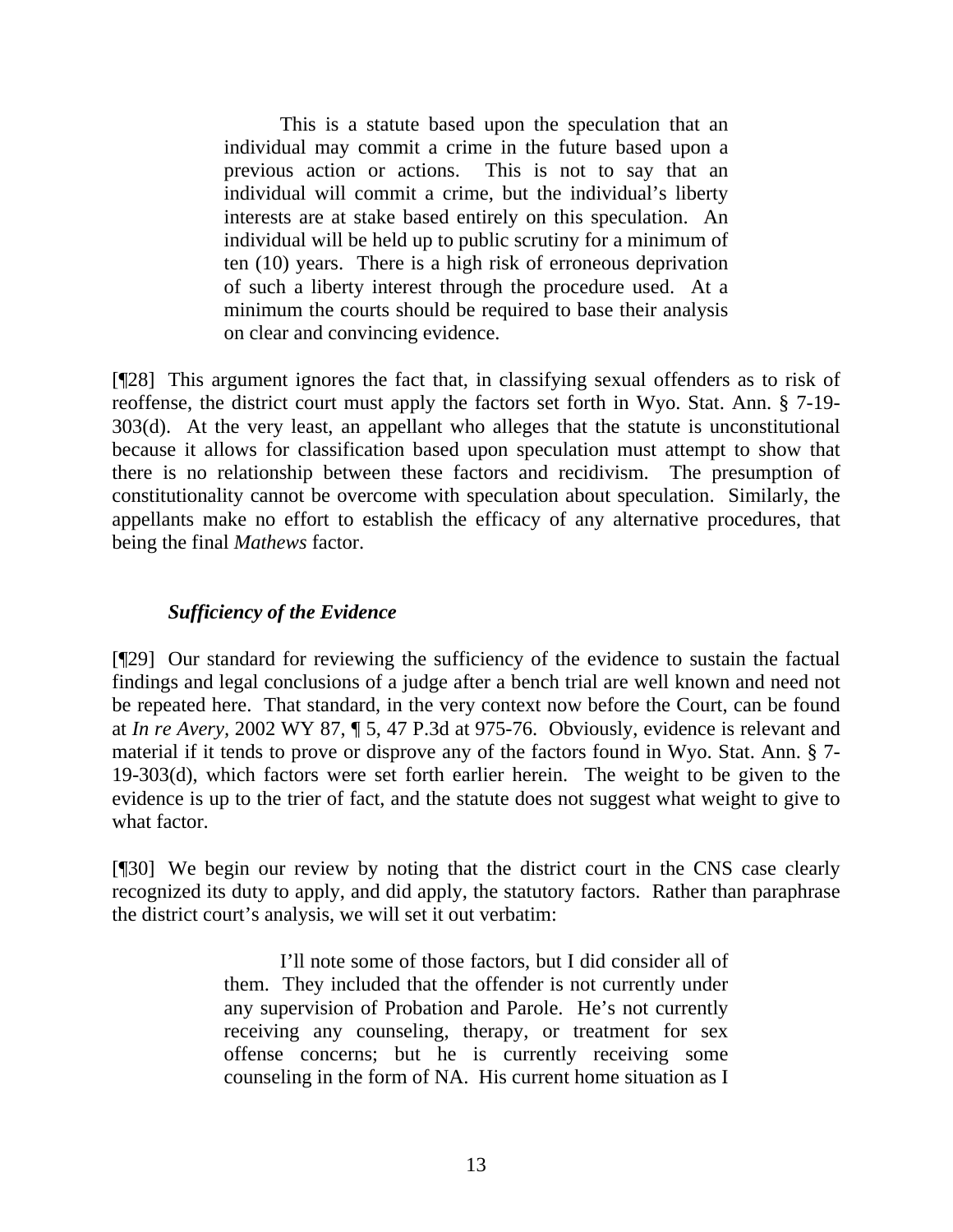see it based upon the evidence is stable and provides some guidance and supervision.

 I don't think there are any physical conditions currently that he has that minimize the risk of reoffense. I don't hear anything really as to advanced age or debilitating illnesses that indicate a physical condition minimizing risk of reoffense.

 Under the criminal history factors indicative of high risk of reoffense, once again, these factors cut several ways. I would agree with [defense counsel], I don't think the offender's conduct can be characterized as repetitive or compulsive. There may have been some compulsive nature to the underlying offense, but I don't see that as being a large factor in this matter.

 In this case, the offender has served the maximum term of his court-ordered sentence. I do note that that was after having his probation revoked. The offense was against a child, and in this case, a 15-year-old female.

 The psychological and psychiatric profiles are interesting, and I would say there could be several factors that cut several different ways. But I have to in this case accept Dr. Brown's evaluation that [CNS] was, under the psychiatric profile that he did, rated exceptionally low for reoffense. I must also note, however, that that was several years ago and that there are some challenges to the background information upon which that psychiatric profile was rendered. But I was also impressed with Dr. Brown's testimony and with his evaluation process.

 It appears that there was perhaps some response to treatment, at least on the alcohol side. Under the section of recent behavior, it includes behavior while confined or under supervision. It says in the community. I do note that while under probation and under supervision, he violated his probation and that there was drug use during that period of time; but I also note that there is unrefuted testimony for at least the more recent past, [CNS] has not been violating the law and has not been using controlled substances or alcohol.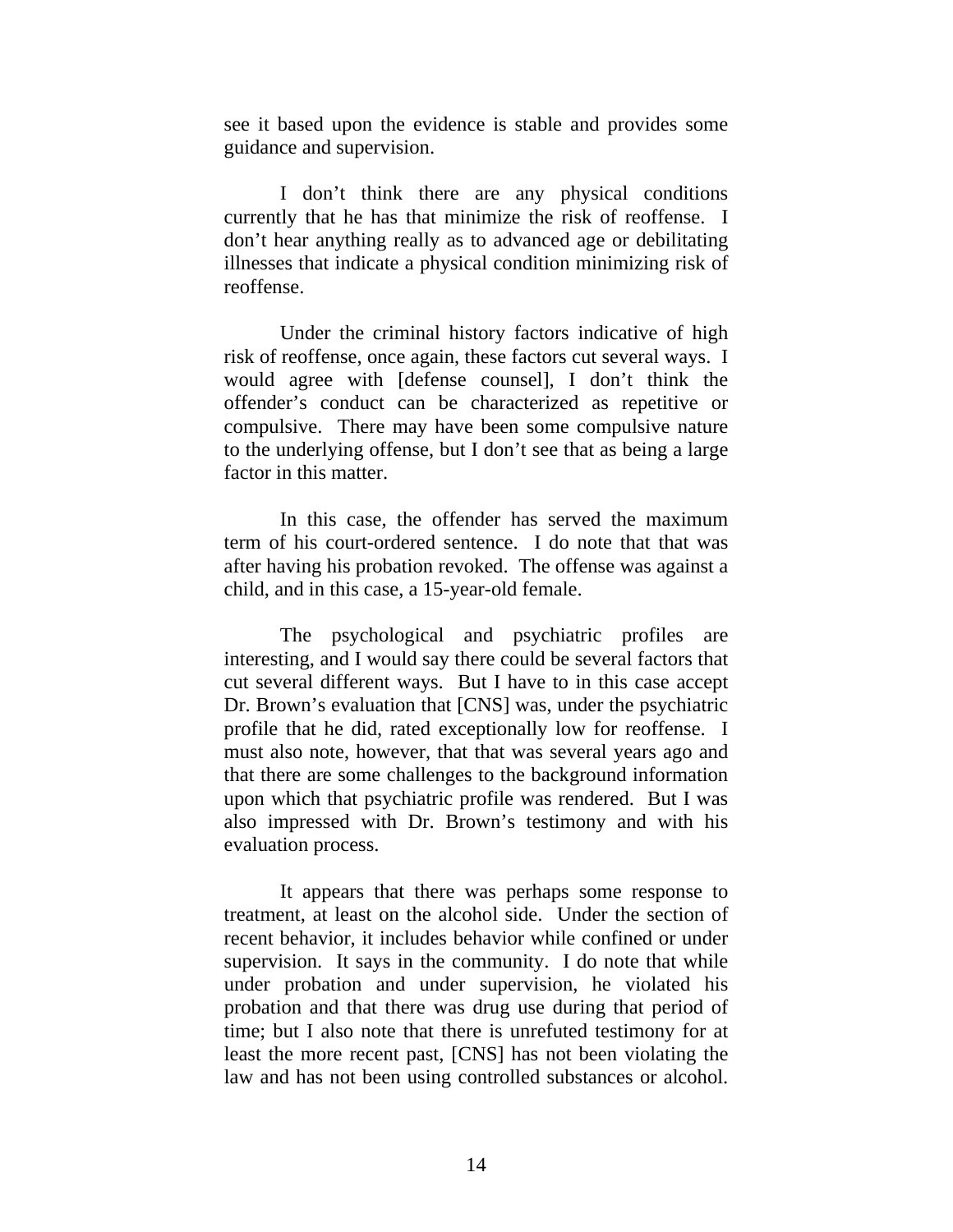And those would be factors and items of evidence relative to his behavior in the community following service of sentence.

 There are no recent threats against persons or expressions of intent to commit additional crime.

 Under the other criminal history factors, there was no relationship between the offender and the victim. There was no involvement of weapons, violence, or infliction of serious bodily harm. But there are a number of other misdemeanor offenses and probation difficulties that were noted in the criminal history or background.

 So once again, as I say, [there] were factors that cut several ways. In this case, the Court makes a finding that there has been a showing of a moderate risk of reoffense given the totality of all the evidence and the factors, and I would ask [the State] to prepare an order reflecting that Court finding if you would.

[¶31] This is not a case where the State failed to produce evidence probative of the statutory factors. The transcript of the classification hearing is 77 pages in length, with 53 pages of testimony. The just-quoted statement by the district court was its application of the statutory factors to that testimony. So long as sufficient evidence was presented that supports the district court's findings and conclusions, it is not our job to re-weigh that evidence or to second-guess the district court.

[¶32] We will briefly identify some of the evidence relied upon by the district court. CNS was convicted of having sexual intercourse with a fifteen-year-old girl, to whom he had supplied alcohol. His probationary sentence was revoked due to a subsequent cocaine offense, and he served the balance of his penitentiary term. He had received counseling for his drug and alcohol problems, but only a minimal amount, if any, of sexual offender treatment. While the psychological profile of CNS suggested a low risk of reoffense, according to his expert witness, that profile may have been based upon a less-than-complete history that CNS provided. In particular, there were several misdemeanor arrests, convictions, and probation violations, most of which, like the underlying sexual assault, involved the use of alcohol or drugs. CNS was not, at the time of the hearing, under any form of supervision, nor was he receiving any counseling besides periodic NA attendance. CNS was living in a home with his fiancée and her twelve-year-old son, the latter of whom was visited frequently by a twelve-year-old girlfriend. And finally, neither advanced age nor physical infirmity rendered CNS incapable of reoffending.